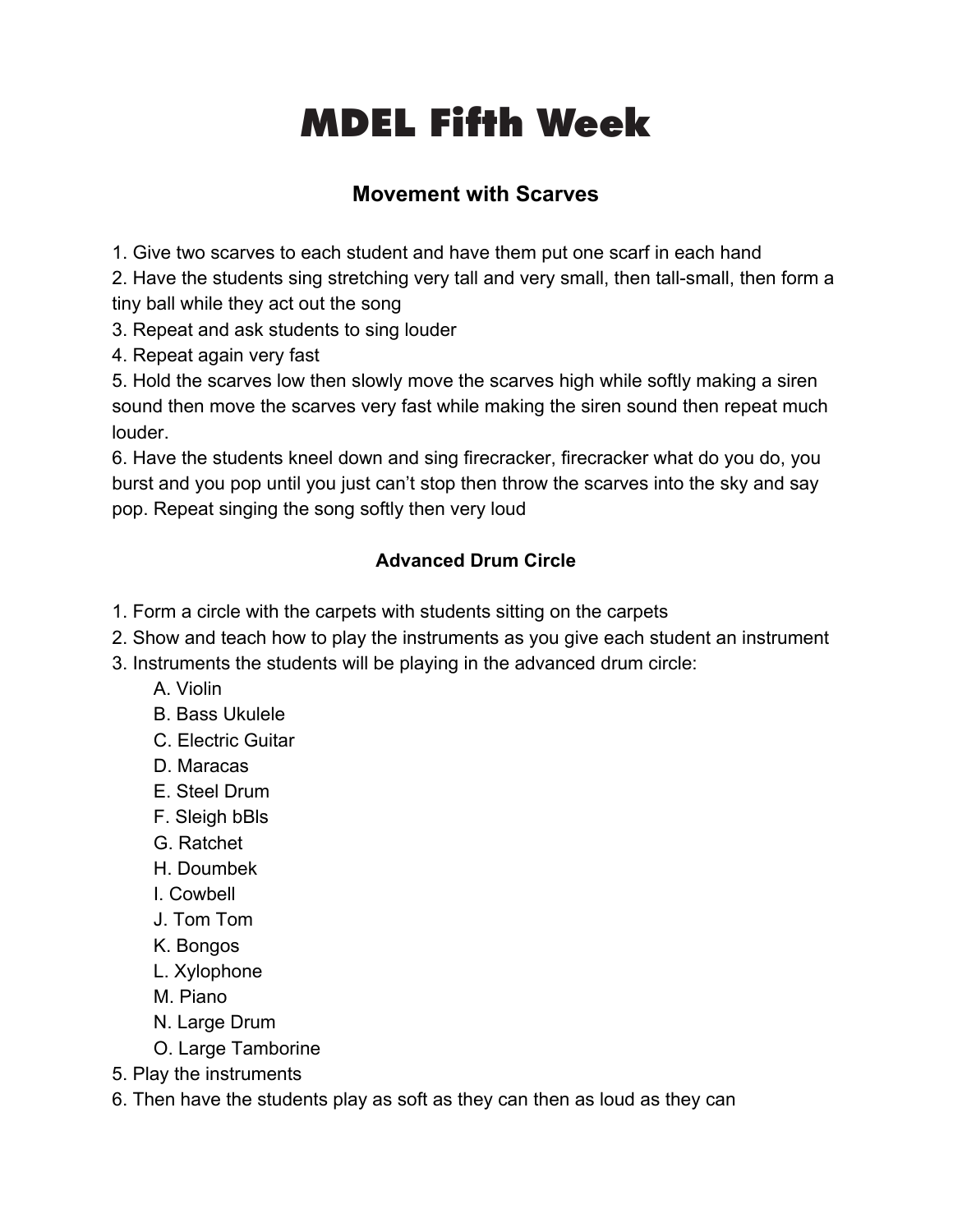7. Ask the students to put their instrument gently on the floor

8, Let the students know they will switch carpets so they can play all the instruments

- 9. Have the students stand and move to the next instrument to the left or right
- 9. Let the students play their new instrument
- 10. Then have the students play a rhythm together
- 11, Repeat steps 7-9 until the students have played all the instruments
- 12. Collect all the instruments

## **Hula Hoops**

- 1. Give each student a hula hoop
- 2. Have the students raise the hula hoop above their head with both hands
- 3. Then have them slowly lower their hula hoop around their body to their feet
- 4. Then raise the hula hoop back above their head then to their feet
- 5. Repeat the process going faster and faster

6. Then play high notes on the piano and explain to the class to put the hula hoop above their heads when they hear high notes on the piano and then play low notes on the piano and tell the class to put the hula hoop by their feet when they hear low notes on the piano

7. Repeat playing high notes and low notes on the piano while going faster and faster